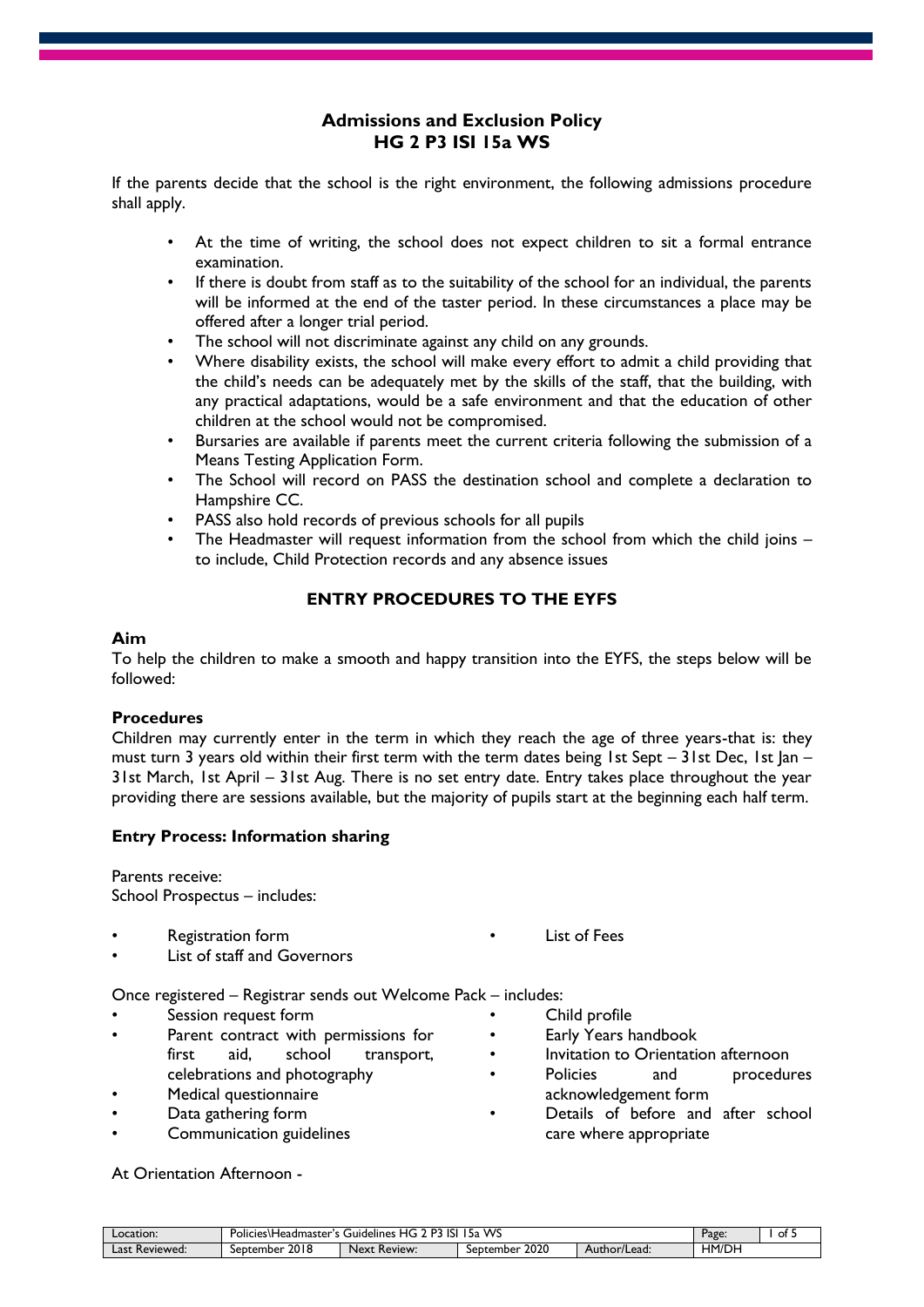Guide to Early Years

• Key Person Leaflet

#### At Home Visit –

Parent Interview completed by key Person or Head of Early Years.

#### **Entry Process: Events**

- Parents visit the Early Years Centre and are given a tour of the whole school, usually by the Head Master, specifically visiting areas used by Early Years pupils.
- Parents are invited to visit again or attend a School in Action/Open Day.
- Once Registered and a start date decided, Parents attend an orientation afternoon which provides an opportunity to meet other staff as well as parents and children joining at the same time, find out about the timetable and curriculum for the term ahead and opportunity for a group Q&A session about routines, information sharing, settling in, reporting etc.
- Parents and children are invited to attend forthcoming events such as Open Woodland Day, Nativity etc.
- Children are invited to attend up to 3 taster sessions, usually on the same days of the week that they are signed up for. They may attend for part of a session if under 3 or a whole session if older. Parents may attend or leave their child as they wish.
- Parents are offered a Home Visit just prior to the start day. This is an information sharing activity, and gives opportunity for the family to meet the Key Person and for the Key person to play with and observe the child in their home environment.
- If the child attends another setting, the Key Person may set up a visit and liaison with the current key person, and will request learning journey, Progress Check at 2, and any other assessment / reporting information, partnership with outside agencies etc. (Key Person allocation based on age of child and the peer / key group judged to be most appropriate  $-$ This may change as necessary, in discussion with parent, at a later date)
- New parent coffee morning at the beginning of the term.

## **During the first term**

- Parents may choose to stay with their child for part of the session during their first few days.
- Parents will be encouraged to make contact with the Key Person at daily drop off and collection times.
- The Key Person and Parents will complete a Settling In Review after a few weeks an information sharing document designed to share the child's interests and skills, an opportunity to plan activities set targets/next steps.
- Before the end of the child's first full term, the Key Person will write a First Term Report or Progress Check. This is a full written report on the child's learning style and each of the Prime Areas and Specific areas of the EYFS Curriculum. Parents are invited to comment.

## **TRANISITION TO THE PREP SCHOOL**

- Meetings are held between Early Years and the relevant class teachers.
- Staff visit the EY Centre at story time to share books with the children.
- Children's individual files are handed to the next teacher.
- EY Parents are invited to the following Prep functions: Sports Day (Parents and Children), Early Years Picnic (parents and children), meet the new teacher evening (parents only).
- In the term before the children start in the Prep School they spend time meeting their new teacher and peer group.
- For children starting in the Prep School, parents are invited to visit in the preceding term. This gives the new child the opportunity to spend a little time in the classroom, to meet the teacher and the other children.
- A transition pack will be issued. This will contain

| Location:              | WS<br>כם<br>isi<br>HG<br>. Policies\Headmaster's 1<br>גכ'<br>Guidelines |                 |                   |                      | Page: | . .<br>-<br>ot 5 |
|------------------------|-------------------------------------------------------------------------|-----------------|-------------------|----------------------|-------|------------------|
| -<br>Last<br>Reviewed: | 2018<br>September                                                       | Review:<br>Next | 2020<br>September | Author/Lead:<br>nuu. | HM/DH |                  |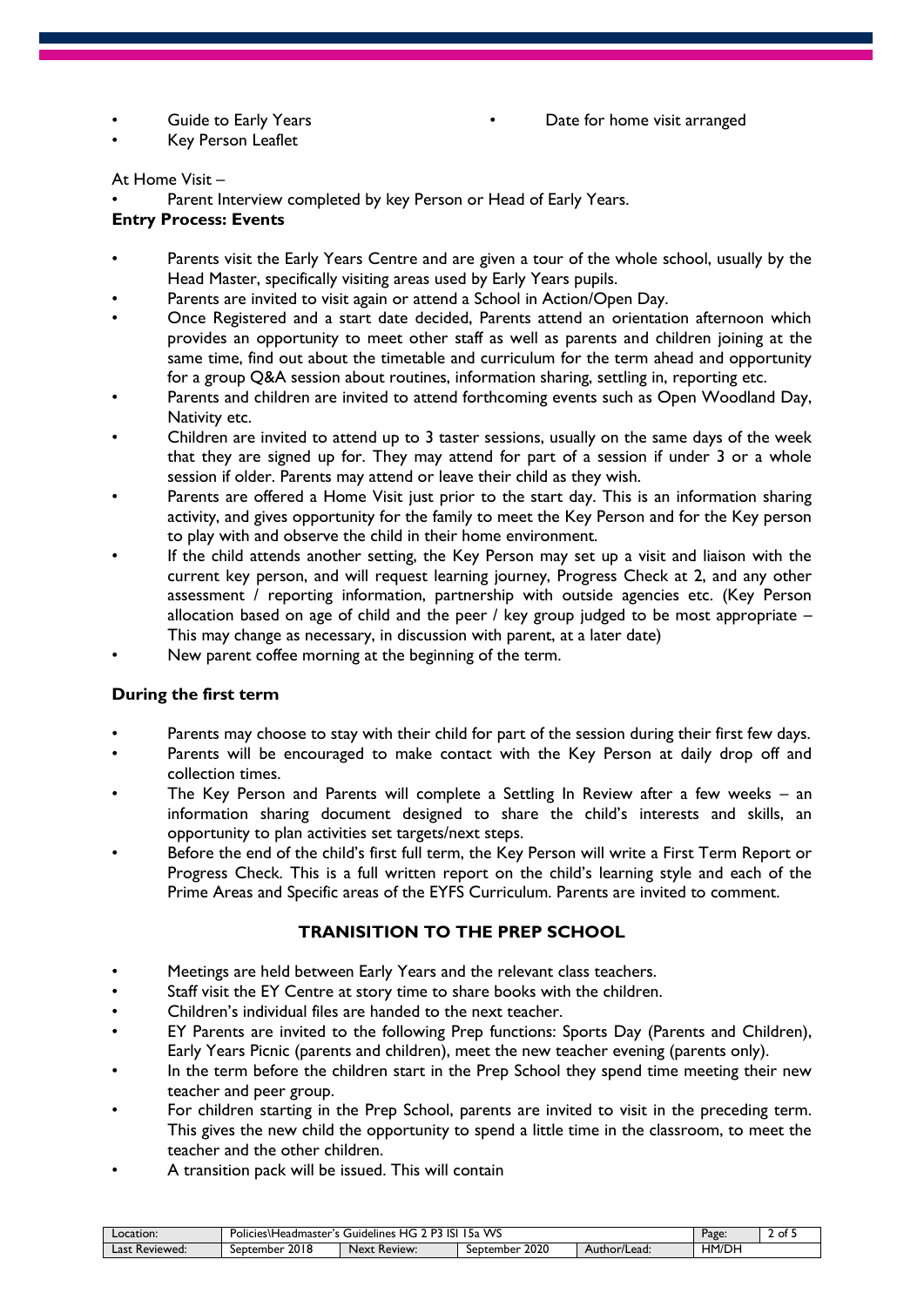- Prep school handbook
- Year 1 and 2 activities and before/afterschool care
- Music and Riding lesson information sheets
- The school's clothes shop is open after the new parents visit in the Summer term and by arrangement at other times.

# **ENTRY PROCEDURES TO THE PREP SCHOOL**

#### **Procedures**

Children may currently enter at any point, but the majority of pupils start at the beginning each term.

#### **Entry Process: Information sharing**

Parents receive: School Prospectus – includes:

- Registration form
- List of staff and Governors

**List of Fees** 

Once registered – The Registrar sends out Welcome Pack which includes:

- Parent contract with permissions for first aid, school transport, celebrations, and photography
- Biometric data collection form
- Medical questionnaire
- Data gathering form
- Communication guidelines

## **Entry Process: Events**

- Parents visit and are given a tour of the whole school, usually by the Head Master.
- Parents are invited to visit again or attend a School in Action/Open Day.
- Once Registered and a start date decided, Pupils may attend taster days

## **EXCLUSION**

handbook where appropriate) • Invitation to Taster Days

Prep School handbook (boarding

- Details of before and after school care where appropriate for Years 1 and 2
- Music and Riding lesson requests.

which provide an opportunity to meet other staff and children.

- Parents and children are invited to attend forthcoming events such concerts, plays and Jazz nights.
- New parent coffee morning at the beginning of the term.

In rare circumstances it is necessary for children to be asked to leave the school either on a temporary or permanent basis. The school uses a number of sanctions, as covered in the Whole School Behaviour Policy (PG 7), but the most serious sanctions are included below.

The principles behind and purposes associated with the Exclusion Policy are:

- To create the mechanism for appropriate disciplinary measures in the event of misconduct of a serious nature;
- To ensure procedural fairness and natural justice;
- To enhance co-operation between the school and parents/guardians when it is necessary for pupils to be excluded.

| Location:         | WS<br>D?<br>isi<br>HG<br>.<br>Policies\Headmaster's \<br>Guidelines<br>גכ ! |                          |                   |              | Page: | ot : |
|-------------------|-----------------------------------------------------------------------------|--------------------------|-------------------|--------------|-------|------|
| Last<br>Reviewed: | 2018<br>September                                                           | <b>Next</b><br>: Review: | 2020<br>September | Author/Lead: | HM/DH |      |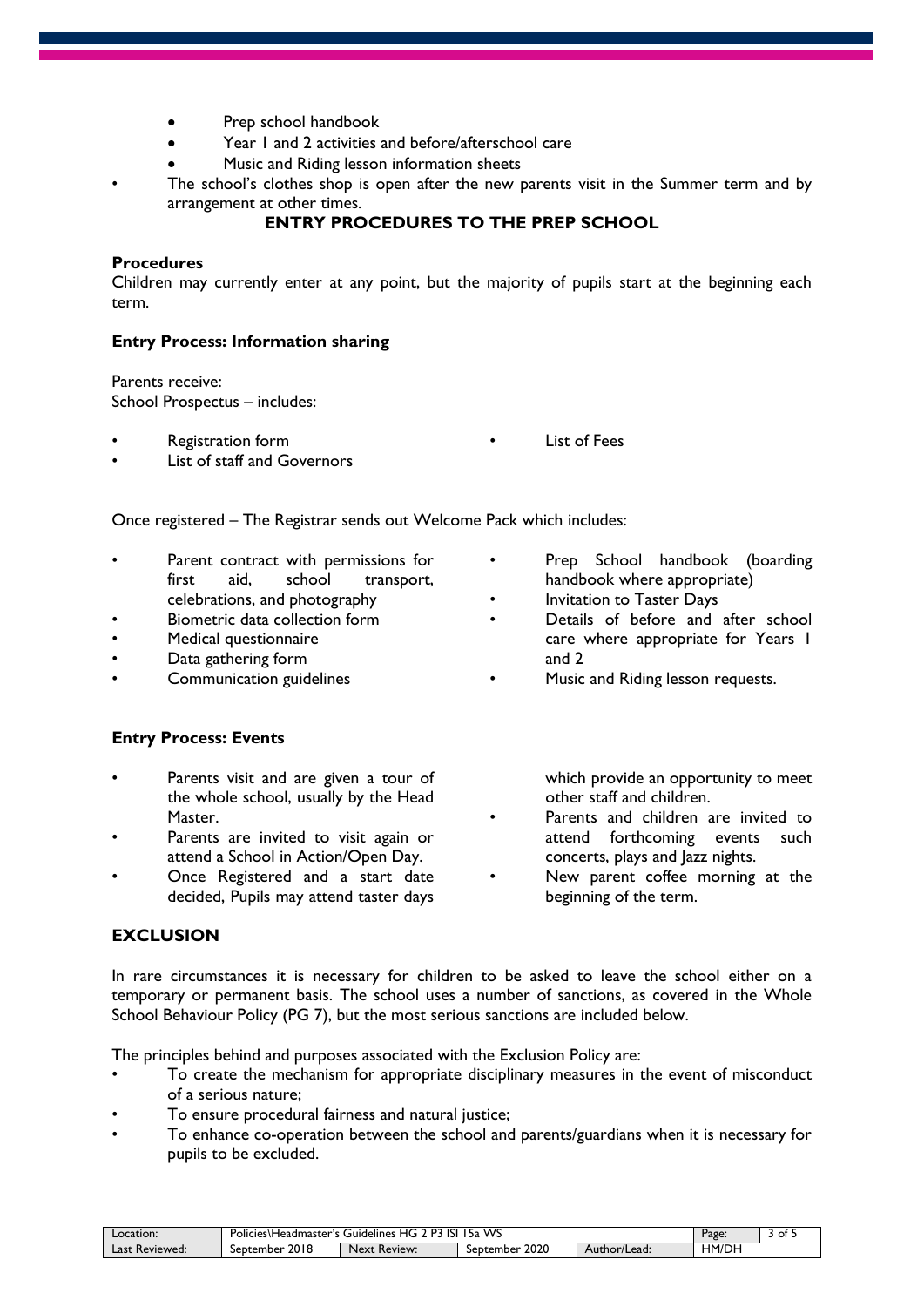Pupils may be excluded from the school for a number of reasons, including those which are educational, medical, financial or disciplinary (misconduct).

The main but not exhaustive categories of misconduct, which may result in pupils being excluded from the School include:

- Supply/possession/use of alcohol or tobacco, or illegal drugs or solvents, or their paraphernalia, or substances intended to resemble them;
- Theft, blackmail, physical violence, intimidation or bullying including that perpetrated using any electronic means in or outside of school hours;
- Misconduct of a sexual nature, including the supply or possession of pornography (including in any electronic form);
- Possession or unauthorised use of firearms, bladed items (knives) or other weapons;
- Vandalism, including computer hacking;
- Conduct showing hostility towards others on grounds of race, nationality, gender, disability, sexual orientation, religion, faith or age;
- Persistent disregard of the School Code of Conduct, aims or ethos;
- Other serious misbehaviour, either on or off the premises, which may bring the School into disrepute;
- Failure to behave reasonably in academic matters;
- Malicious allegation against a member of staff.

Where appropriate, any of the above perpetrated through the use of computers, mobile phones or other technologies will be considered as serious as any other form of misdemeanour.

In all cases where exclusion from school may be the outcome, the incident will be fully investigated by a senior member of staff and a final decision taken by the Headmaster or a senior member of staff deputising for him. Parents will normally be involved in discussions about any incident before a final decision is made. During the investigating stage of this procedure, children may be kept segregated from others involved in order to ensure a fair hearing for all.

#### INTERNAL SUSPENSION

Internal suspension is used in cases of unacceptable behaviour for which Stage 4 of the Rewards and Sanctions Policy would not be a sufficient sanction. It follows a full investigation into the incident, during which the child has a chance to say what has happened and careful thought has been given to the evidence available.

The child is withdrawn from lessons to work alone under the supervision of a member of staff for a minimum of one day. Free time may also be restricted for a set period (usually one day) with pupils being involved in tasks that help the community. The privilege of representing the House or the School in matches is withdrawn.

Before this sanction is imposed, parents are informed by the Headmaster or someone he has appointed to deputise for him.

## **EXTERNAL SUSPENSION**

External Suspension is the removal of a child from the school for a designated period of time. This sanction, which is used if a child seriously breaks the School's Reward & Sanction Policy, is at the discretion of the Headmaster, or someone appointed by him to deputise in his absence.

Subject teachers set work for the suspension period which is marked when the child returns to school. The length of the exclusion period will reflect the severity of the misconduct and will be decided upon by the Headmaster, following a full investigation into the incident, at which the child will be given a chance to say what has happened, and careful thought is given to all the available evidence.

| Location:         | WS<br>$\overline{\phantom{a}}$<br>-<br>.<br>P<br>HG.<br>ы<br>Policies\Headmaster's \<br>Guidelines<br>- 5a |                               |                   |              | Page:          | ot 5 |
|-------------------|------------------------------------------------------------------------------------------------------------|-------------------------------|-------------------|--------------|----------------|------|
| Last<br>Reviewed: | 2018<br>September                                                                                          | <b>Next</b><br><b>Review:</b> | 2020<br>September | Author/Lead: | HM/DI<br>. יוט |      |